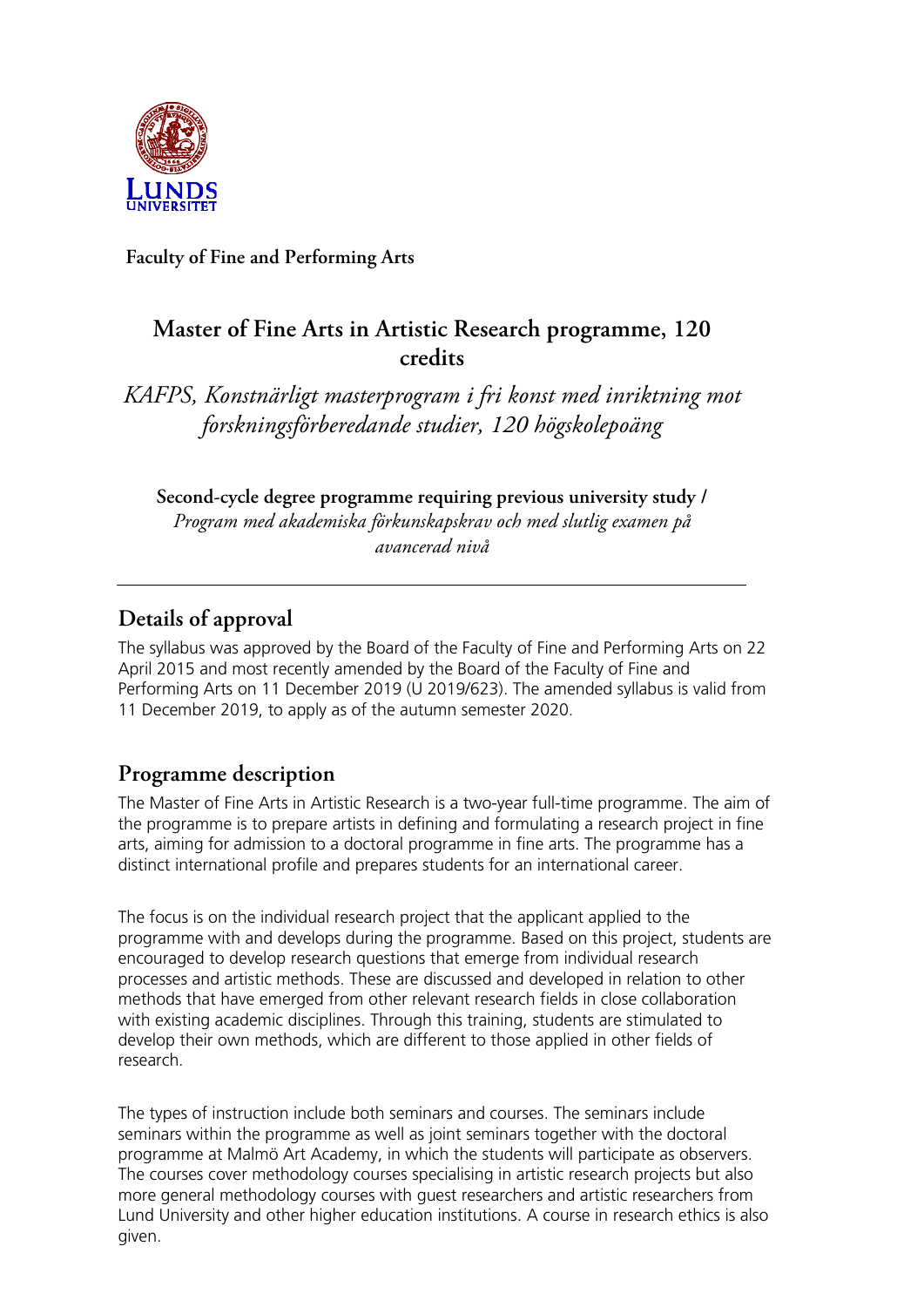An important part of the teaching consists of individual supervision during the course of the programme, as well as reviews of the individual study courses. It also includes the aforementioned seminars and reading seminars. However, the largest part of the programme will be dedicated to field projects and work on the students' individual art projects specialising in research.

Another part of the programme involves organising and presenting lectures on topics related to the Master's programme for both the rest of the academy and the public. Selforganised seminars or minor exhibitions may also occur.

Students are assessed through a joint exhibition/seminar/printed material/conference in which the individual project is presented as well as extended individual written assignments that are to develop into a proposal for a research project with a research question and schedule.

The programme also provides a specialisation in methodology from other research disciplines, which serves as a foundation for students wishing to go on to doctoral studies in visual arts. The language of instruction, supervision and assessment is English.

## **Learning outcomes**

In accordance with the Higher Education Ordinance (1993:100), Annex 2, qualifications ordinance, for a degree of Master of Fine Arts, the student shall demonstrate the following:

### **Knowledge and understanding**

For a degree of Master of Fine Arts the student shall

- demonstrate knowledge and understanding in the main field of study, including both broad knowledge of the field and a considerable degree of specialised knowledge in areas of the field as well as specialised insight into current research and development work, and
- demonstrate familiarity with methods and processes for dealing with complex phenomena, issues and situations in the field.

#### **Competence and skills**

For a degree of Master of Fine Arts the student shall

- demonstrate the ability to formulate new issues autonomously and creatively and contribute to the formation of knowledge, solve more advanced problems, develop new forms of personal expression as well as to reflect critically on his or her artistic approach and that of others in the main field of study
- demonstrate the ability to create and execute his or her own ideas with his or her own personal expression, to identify, formulate and solve artistic and creative problems autonomously and also to plan and undertake advanced artistic tasks using appropriate methods within predetermined time frames
- demonstrate the ability both nationally and internationally to clearly present and discuss his or her works and artistic issues in speech, writing or in other ways and in dialogue with different audiences, and
- demonstrate the competence and knowledge required to work autonomously in a professional capacity.

### **Judgement and approach**

For a degree of Master of Fine Arts the student shall

• demonstrate the ability to make assessments in the main field of study informed by relevant artistic, social and ethical issues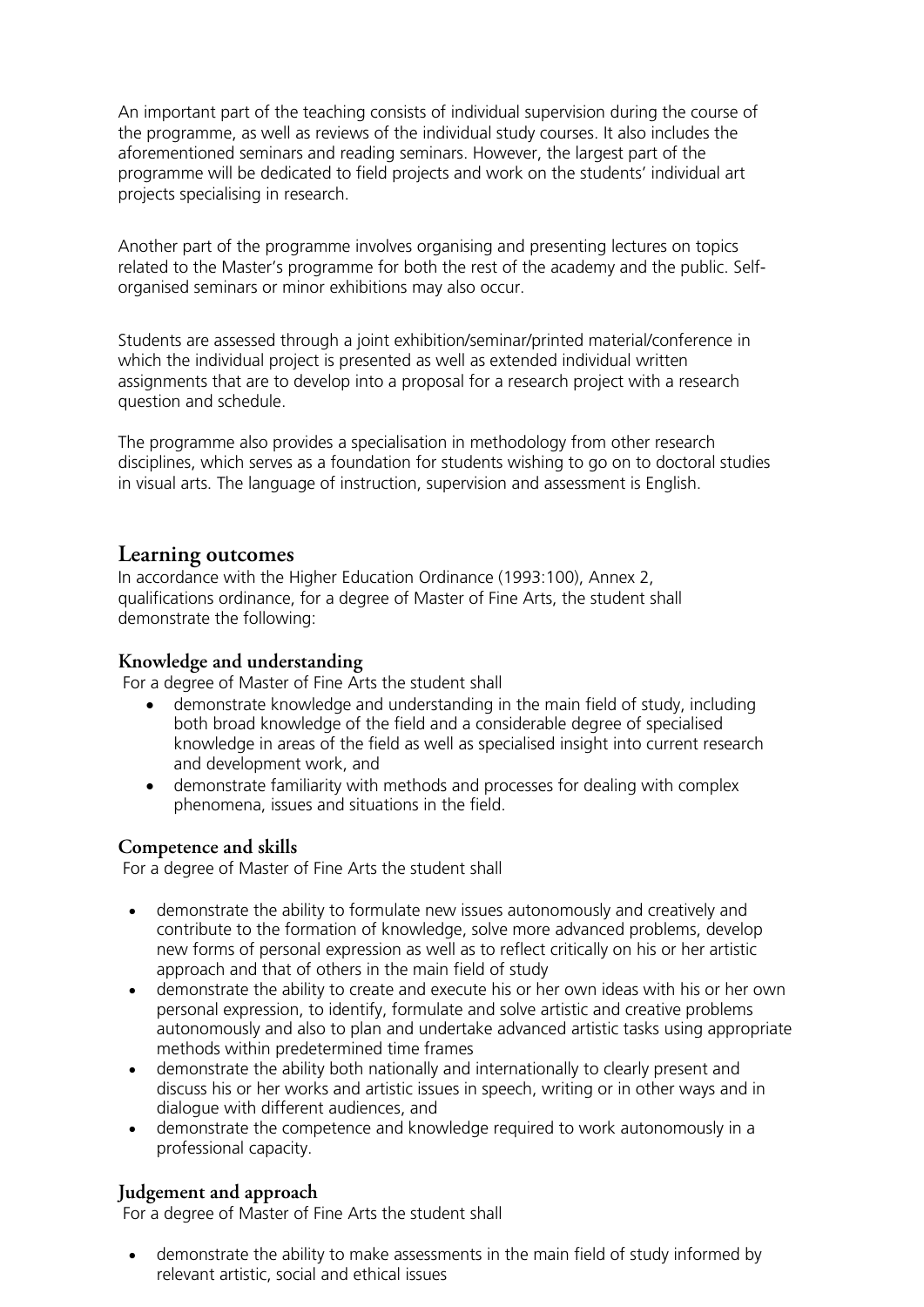- demonstrate insight into the role of art in society, and
- demonstrate the ability to identify the need for further knowledge and take responsibility for his or her ongoing learning.

### **Independent project (degree project)**

A requirement for the award of a Degree of Master of Fine Arts (120 credits) is completion by the student of an independent project (degree project) for at least 30 credits in the main field of study.

*In addition to the learning outcomes specified by the Higher Education Ordinance, for a degree of Master of Fine Arts in Artistic Research, the student at Lund University shall also*

- demonstrated specialised knowledge in the practical and theoretical foundations of the field as well as specialised insight into current research and development
- demonstrate an understanding of critical and culture studies in artistic contexts
- demonstrate the ability to explore different research-based strategies and to understand their relevance in artistic and educational contexts
- demonstrate knowledge of research strategies and artistic communication from different positions
- demonstrate the ability for essentially self-directed or autonomous study
- demonstrate the ability to communicate in practice and theory, both through structuring seminars and planning courses for teaching as well as by having a critical approach to art in research-oriented writing and visual expression
- demonstrate familiarity with methods and processes for dealing with complex phenomena, issues and situations in the field, and
- demonstrate the ability to research different research-based strategies and thereby contribute to the formation of knowledge in the field of visual arts.

## **Course information**

The degree of Master of Fine Arts in Artistic Research comprises 120 credits.

### First year:

The students are introduced to advanced artistic and critical thought, reflection and study through ongoing instructor-led seminar discussions. The topics of the seminars are adapted according to student needs and requests. The aim is to provide compressed teaching in contemporary theory within the fields of research that are relevant to the student group. The teaching also aims to provide specialised knowledge of and insight into modern art and culture and how these areas have developed.

#### Second year:

The second year is dedicated to specialisation of the individual research projects, as well as preparing and carrying out individual assessed written assignments of a maximum of 20 pages and a joint visual degree project in which the individual projects are presented. The degree project includes a 20-page written assignment. Students are to organise a workshop, a public seminar or another project preparing for research or with another critical purpose. All students are offered individual supervision.

*See table:*

| <b>Master of Fine Arts in Artistic</b><br>Research, second cycle, 120 credits | Year 1          |                 | Year 2          |                 |         |
|-------------------------------------------------------------------------------|-----------------|-----------------|-----------------|-----------------|---------|
| <b>Semester</b>                                                               | <b>Semester</b> | <b>Semester</b> | <b>Semester</b> | <b>Semester</b> | Total   |
|                                                                               |                 |                 |                 |                 | credits |